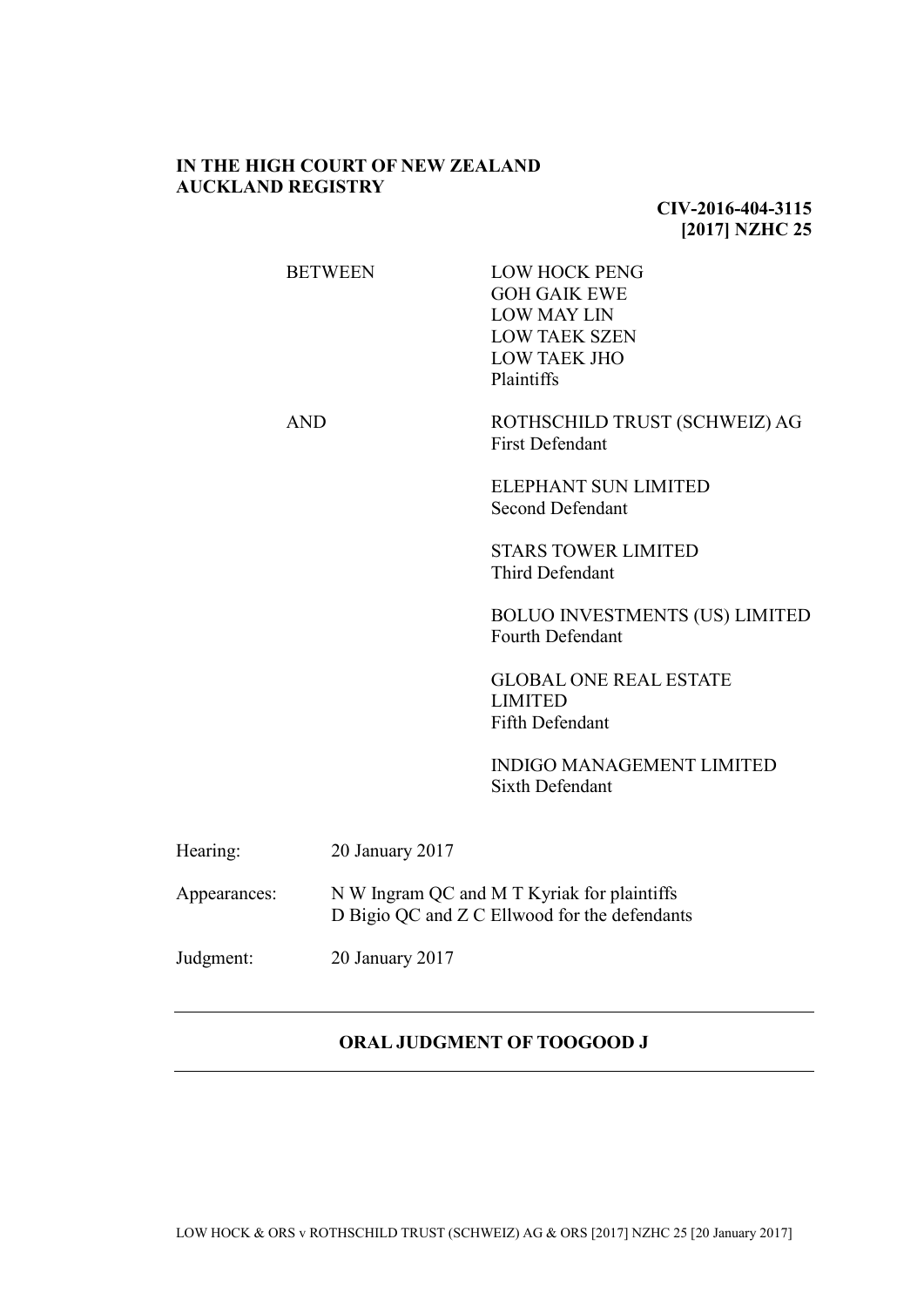## **Introduction**

[1] The High Court of New Zealand exercises a supervisory jurisdiction over New Zealand trusts. In particular, the exercise of trustees' powers is subject to the provisions of the Trustee Act 1956. Provisions related to the High Court's supervisory jurisdiction are contained in that Act and in the settled principles of equity developed from the exercise of the High Court's inherent jurisdiction relating the administration of trusts.

[2] This judgment addresses the relatively narrow issue of whether certain trustees of trusts named in the proceedings should be replaced by trustees nominated by the ultimate beneficiaries of the trusts and, if so, what if any ancillary or related orders should be made.

[3] I am aware of considerable news media interest in this case, generated by allegations made by the United States Government in proceedings instituted in the United States District Court for the Central District of California (CDCA). In those proceedings the US Government seeks forfeiture of certain assets held in trust for the benefit of the plaintiffs. If the assets are forfeited to the US Government, the beneficiaries stand to lose their interests in the assets which are said to be valued at approximately US \$265,000,000.

[4] I make it clear at the outset that the case in this Court does not concern the merits of the allegations made by the US Government in the California proceedings; it is not necessary for this Court to form any view about the merits of the Government's allegations. Nor is this Court required to form a view about any defences which may be made by the interested parties in those proceedings or their likely prospects of success.

[5] The plaintiffs seek an order from this Court replacing the current trustees who have control of the assets which are subject to the US forfeiture actions, with new trustees who will have standing to oppose the US Government's claims. This case is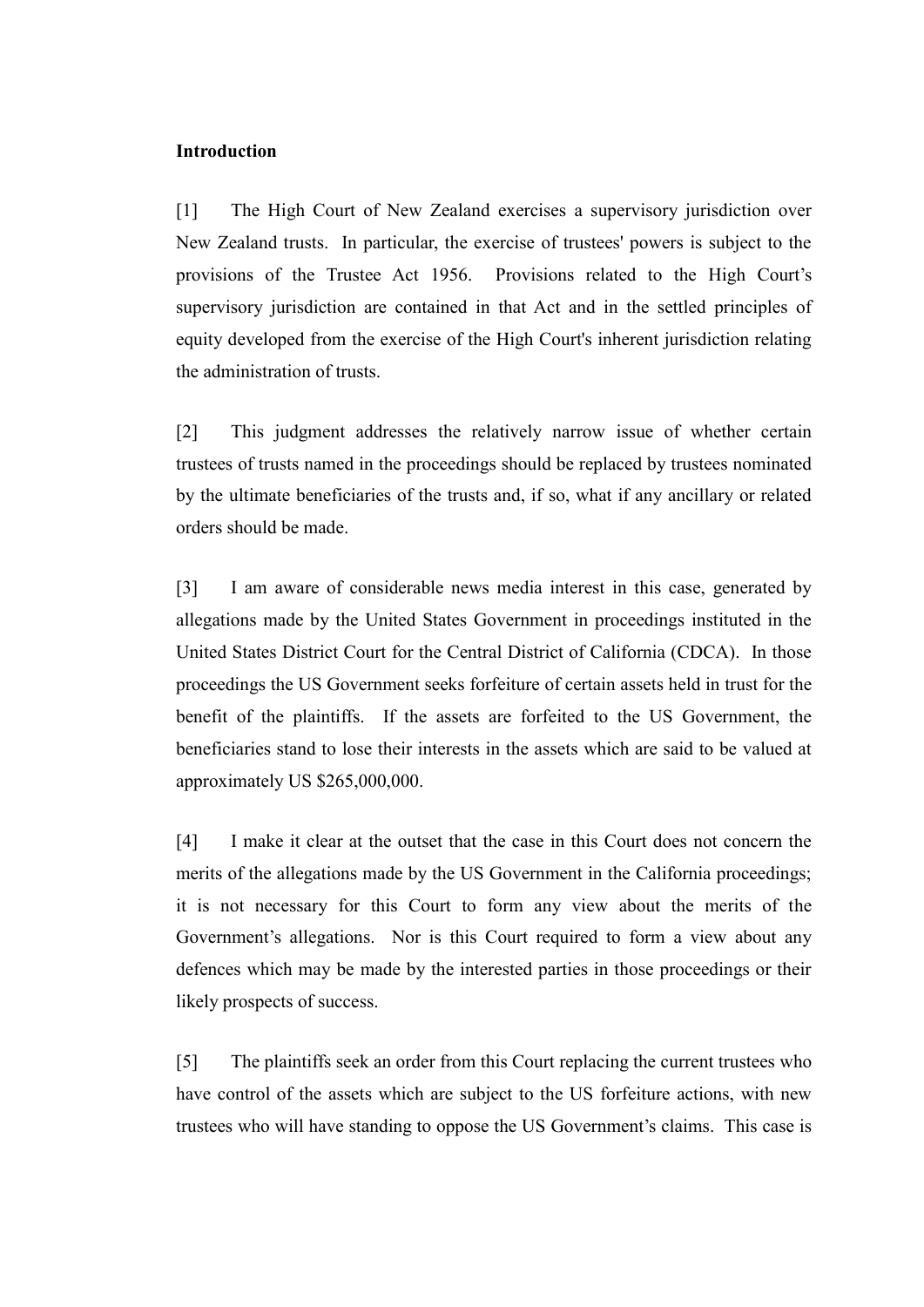concerned only with the conventional application of settled legal principles regarding the replacement of trustees. I will explain those principles in due course.

[6] The evidence before the Court is comprised principally in affidavits sworn by Mr Daniel Zaheer, an attorney practising in California whose firm has been retained by the plaintiffs, as the ultimate beneficiaries of the trusts that own or control the assets at issue in proceedings before the CDCA. No evidence has been filed by or on behalf of the defendants, who are the relevant trustees of the trusts, but the defendants have filed a statement of defence which summarises their position regarding the plaintiffs' allegations.

[7] The brief summary of the background facts which is set out in this judgment is taken from the uncontested affidavits filed by Mr Zaheer and other witnesses on behalf of the plaintiffs, and from the submissions of counsel. So far as I can see, there is no disagreement between the parties about the background. It appears also that although the defendants do not consent to the relief sought, they are not opposed in principle to being replaced by the trustees nominated by the beneficiaries. They seek certain protections in relation to costs they have incurred to date as trustees and which they may incur in giving effect to any order replacing them.

#### **Background facts**

### *The parties*

[8] Low Hock Peng and Goh Gaik Ewe, the first-named plaintiff and secondnamed plaintiff, are the parents of the third-named, fourth-named and fifth-named plaintiffs Low May Lin, Low Taek Szen and Low Taek Jho. All plaintiffs support this proceeding. It is convenient to refer to them collectively as "the Low family".

[9] The defendants are part of the Rothschild banking group which provides professional trustee services to certain trusts of which the members of the Low family are the ultimate beneficiaries. The first defendant, Rothschild Trust (Schweiz) AG (Rothschild Trust) is a company incorporated in Switzerland. Elephant Sun Limited, Stars Tower Limited and Indigo Management Limited are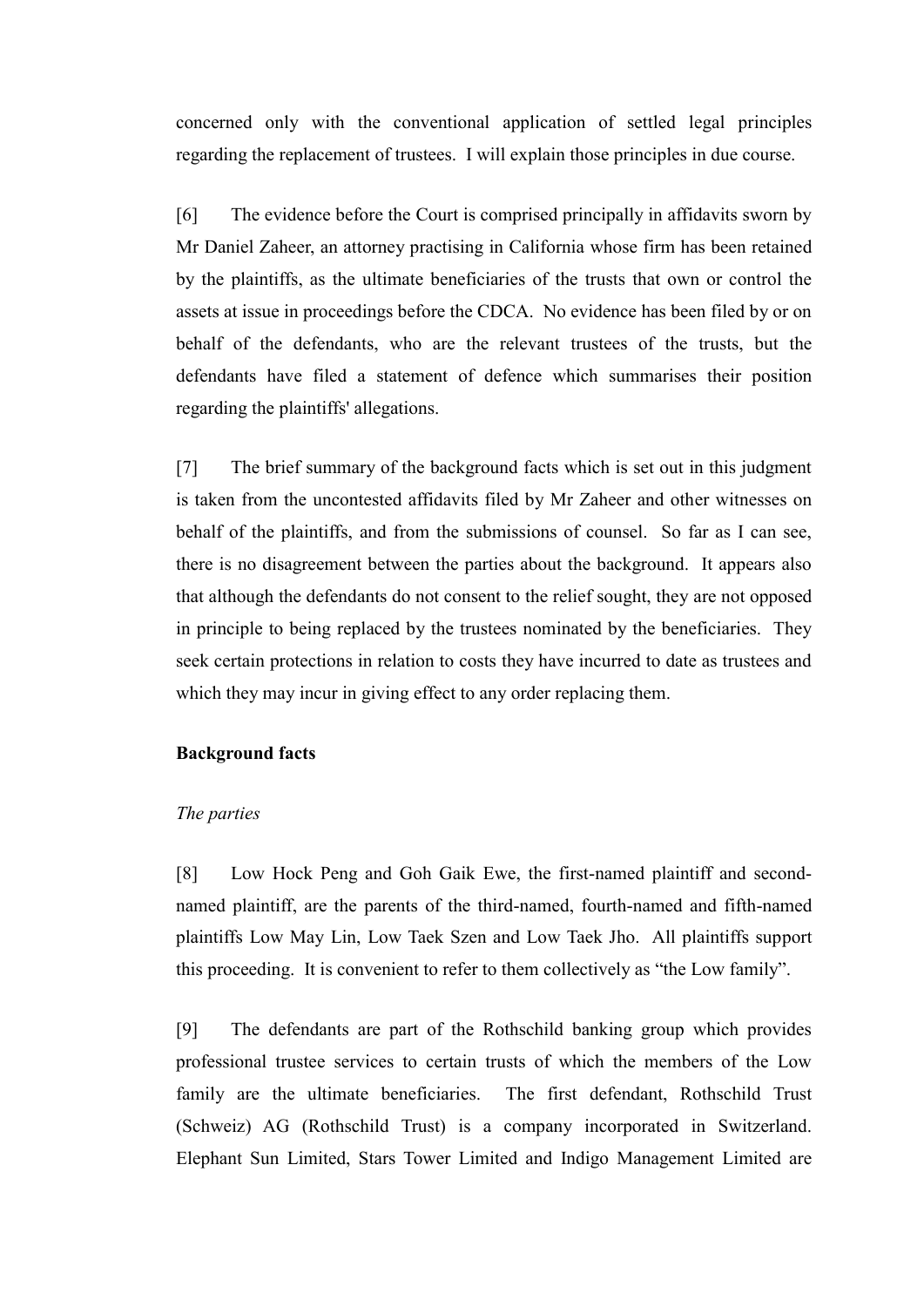companies incorporated in New Zealand. Boluo Investments (US) Limited and Global One Real Estate Limited are companies incorporated in the British Virgin Islands. Although the roles of the fourth and fifth defendants are different from those of the other defendants, the differences are immaterial.

## *The nature of the trusts*

[10] The relief sought by the plaintiffs includes orders affecting the trusteeship of some 26 other trusts. As part of a complex trust and corporate structure, the trusts own various assets located in the United States, the United Kingdom, Singapore, France and Hong Kong.

[11] As succinctly summarised by Mr Bigio QC, counsel for the defendants, Mr Zaheer's comprehensive evidence establishes that the ownership structures adopt a similar form. A special purpose company owns a particular asset. The shares of that company are owned by a holding company. In turn, the shares of the holding company are owned by a trust, the beneficiary or beneficiaries of which are either the members of the Low family or another company. The shares of a beneficiary company are held by another trust of which the Low family members are the beneficiaries.

[12] I mention in passing that there are also, within the overall structure, Cayman Island trusts of which Virtue Trustees (Switzerland) is or has been the trustee, occupying a similar position in the structure to that occupied by the defendants. Evidence filed shortly before the hearing of this case establishes that the Grand Court of the Cayman Islands has made orders for the substitution of Virtue Trustees in a proceeding similar to the one before this Court.

## **California forfeiture actions**

### *The nature of the proceedings and allegations*

[13] On 20 July 2016, the US Government filed complaints in the CDCA seeking civil forfeiture of properties or rights forming the ultimate assets of the trusts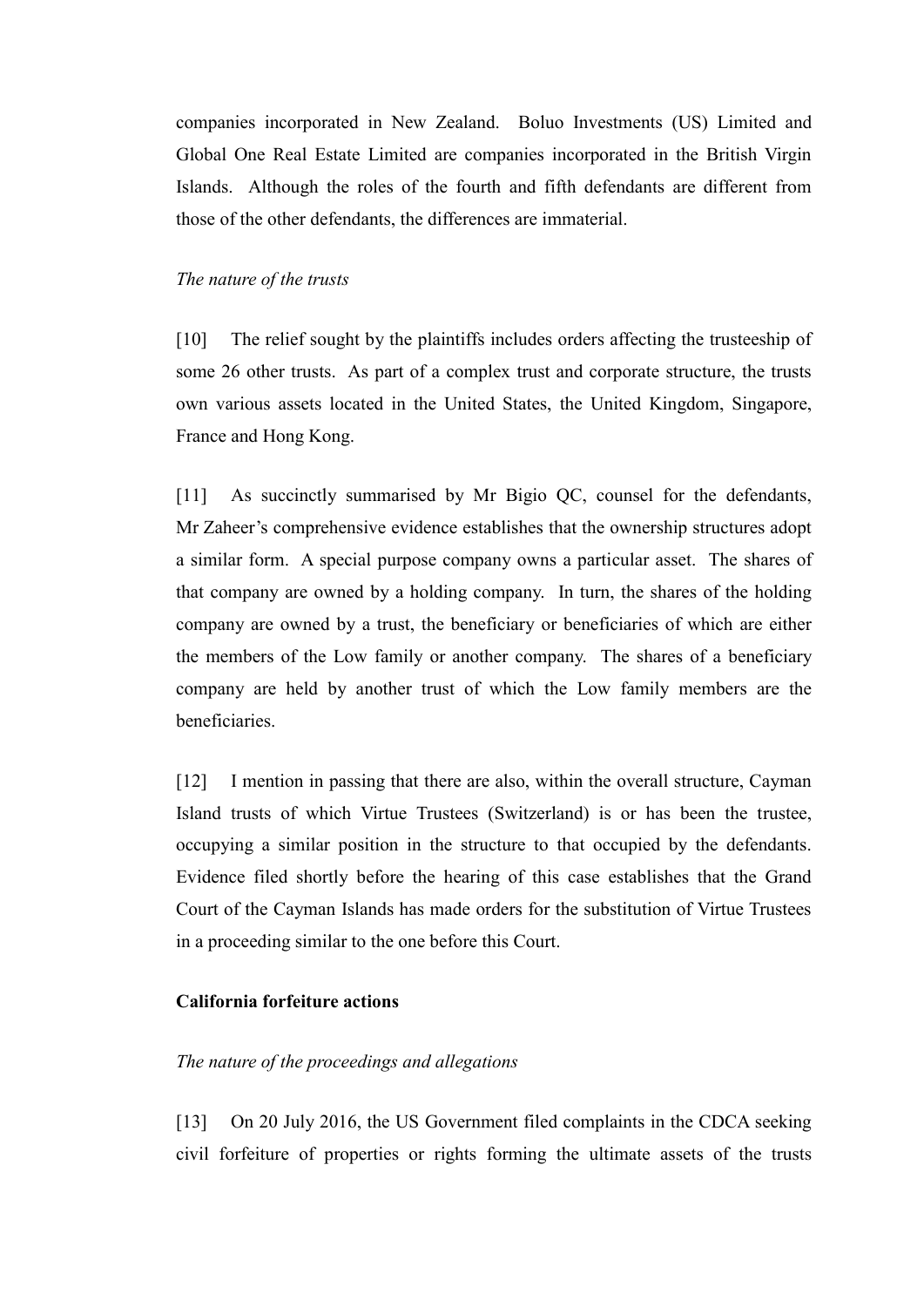managed by the defendants. The assets which are the subject of those proceedings include:

- (a) A Bombardier Global 5000 jet aircraft;
- (b) The Viceroy L'Ermitage Hotel, Beverly Hills; and
- (c) Real estate located at Columbus Circle, New York; Greene Street, New York and Oriole Drive, Los Angeles.

I refer to these, as counsel have done, as "the forfeiture assets".

[14] The US Government's complaints were filed on the ground that the forfeiture assets were derived from violations of United States law, including money laundering offences. It is contended that the assets are traceable to an international conspiracy, said by the Government to involve Mr Jho Low in particular, to launder money misappropriated from 1Malaysia Development Berhad (1MDB), a strategic investment and development company wholly owned by the Government of Malaysia. 1MDB aims to promote Malaysian economic development through global partnerships and foreign direct investment and to strengthen Malaysia's ties to important economic partners.

[15] It is said on behalf of the plaintiffs, however, that the Attorney-General of Malaysia has issued an official statement, responding to the US Government's allegations, saying that:

There has been no evidence from any investigation conducted by any law enforcement agencies in various jurisdictions which shows that money has been misappropriated from 1MDB.

[16] The proceedings in the CDCA comprise a civil forfeiture action, pursuant to that Court's *in rem* jurisdiction, to obtain title to the assets alleged to be the fruit of specified unlawful activities. The US Government has filed a verified complaint and informed those persons who might potentially claim an interest in the forfeiture assets. A claimant with a possessory or ownership interest in the asset and who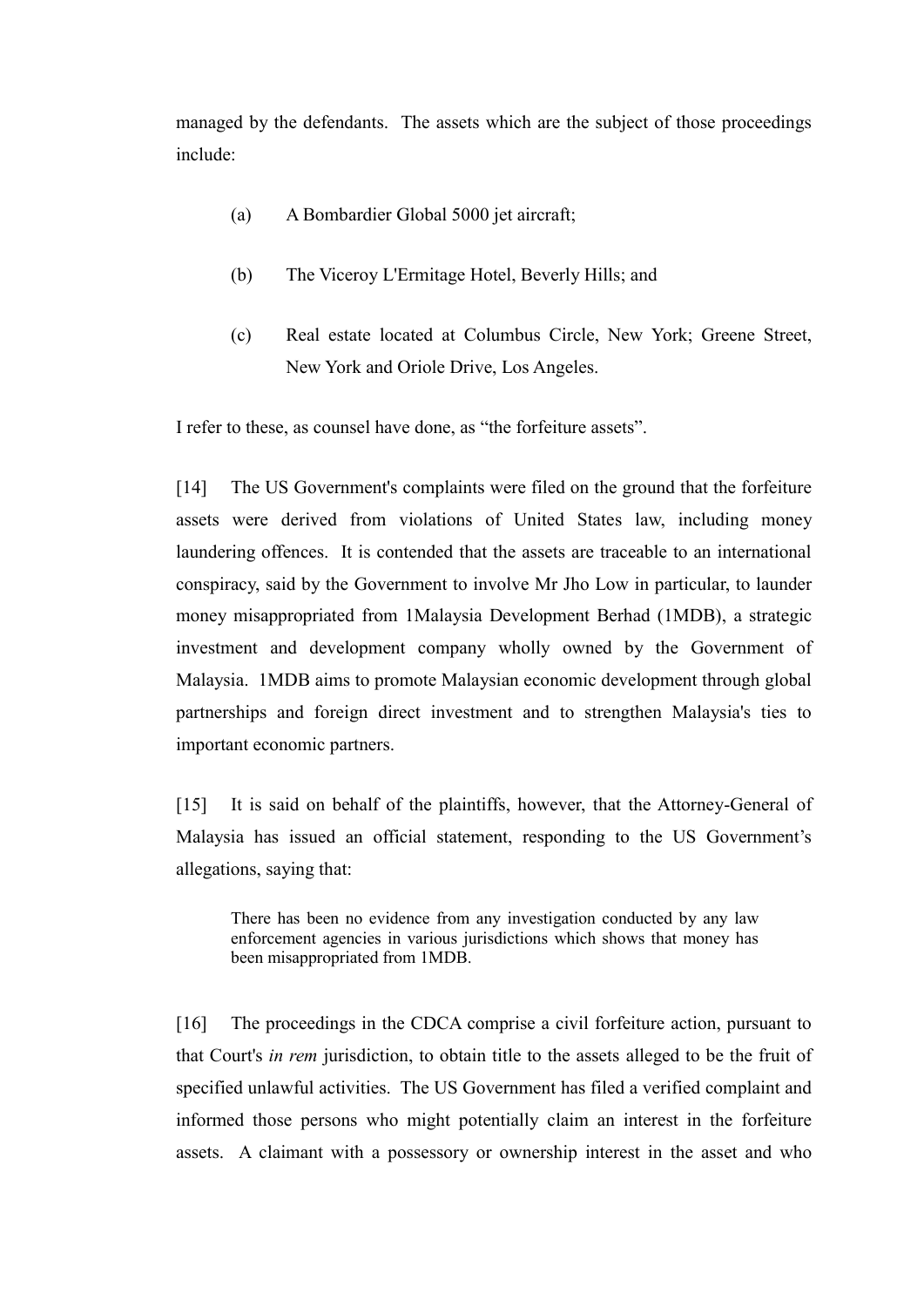wishes to contest the civil forfeiture action must file a claim before the CDCA identifying the asset concerned, the claim and the claimant's interest in the asset.

[17] In the absence of a timely claim opposing the making of the forfeiture orders sought, all rights, title and interest to the assets may be forfeited to the US Government by way of a default judgment. I am informed that such a default judgment would generally prevent any person with an interest in the asset from contesting the Government's allegations on the merits or from recovering the properties the subject of the order.

[18] The forfeiture assets are not the only assets which the beneficiaries perceive to be under potential threat of similar forfeiture proceedings. Other trusts, of which members of the Low family are the ultimate beneficiaries, own real property in Singapore, Hong Kong and the United Kingdom.

### *The response to the allegations*

[19] The beneficiaries took steps to challenge the forfeiture proceedings in California by filing claims, but the US Government has taken the position that only the direct owners of the forfeiture assets have the right to intervene in the forfeiture proceedings and defend against forfeiture by default. Although the plaintiffs have brought a number of actions in the courts to intervene and defend the Government's claims, their applications have been opposed and there is no judicial decision permitting any of the plaintiffs to oppose the orders sought.

[20] The defendants, as trustees of the trusts identified in the proceedings, have not taken any steps to defend the forfeiture proceedings. In particular, they have given no directions to any entity controlled by them and which directly owns any of the relevant assets to take steps to defend the forfeiture proceedings.

[21] As a consequence, the forfeiture proceedings remain undefended. In respect of three of the properties concerned, a clerk's default judgment has been entered. That is a first administrative step towards the entry of final default judgment which, if entered, would preclude any contest of the claimed forfeitures on the merits by the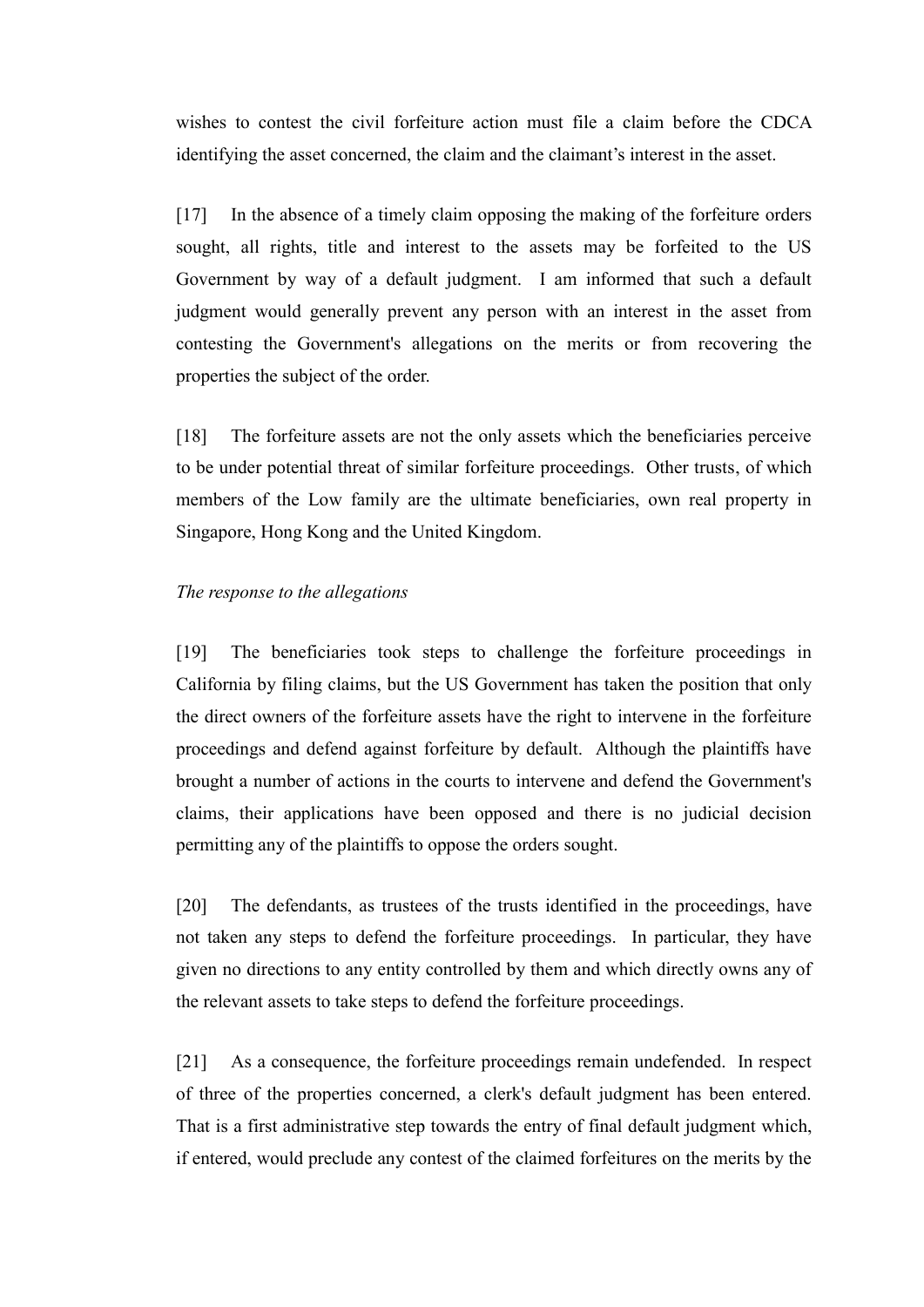relevant entities within the trust structures, unless the US court exercises its discretion to allow a late claim.

[22] If the forfeiture assets are forfeited to the US Government, the beneficiaries stand to lose their interests in assets which are said to be valued at approximately US \$265,000,000.

[23] The defendants apparently maintain concerns that any action they took as trustees to challenge the forfeiture proceeding might be viewed by the US Government as a money laundering transaction. The Government, it is said, has done nothing to disabuse them of that notion. In opposing the claims by the beneficiaries in the California proceedings, the Government has refused to confirm that the trustees would not be permitting a criminal offence by advancing claims in the forfeiture proceedings or causing potential claimants to do so. It is said also that the defendants are not prepared simply to resign as trustees because they have not received any assurance that the US Government would not consider such an action itself to be improper.

[24] It might be argued that merely resigning as a trustee having effective control over assets which are the subject of forfeiture proceedings based on allegations of improper dealing could not reasonably involve any complicity on the part of the trustees in unlawful activity related to the acquisition of the assets. I accept as established, however, that notwithstanding what others might consider to be an overly cautious approach, the defendants as trustees have refused to authorise the taking of any steps and currently have refused to resign.

[25] I am not required to reach a view on the merits of the trustees' position and do not express any.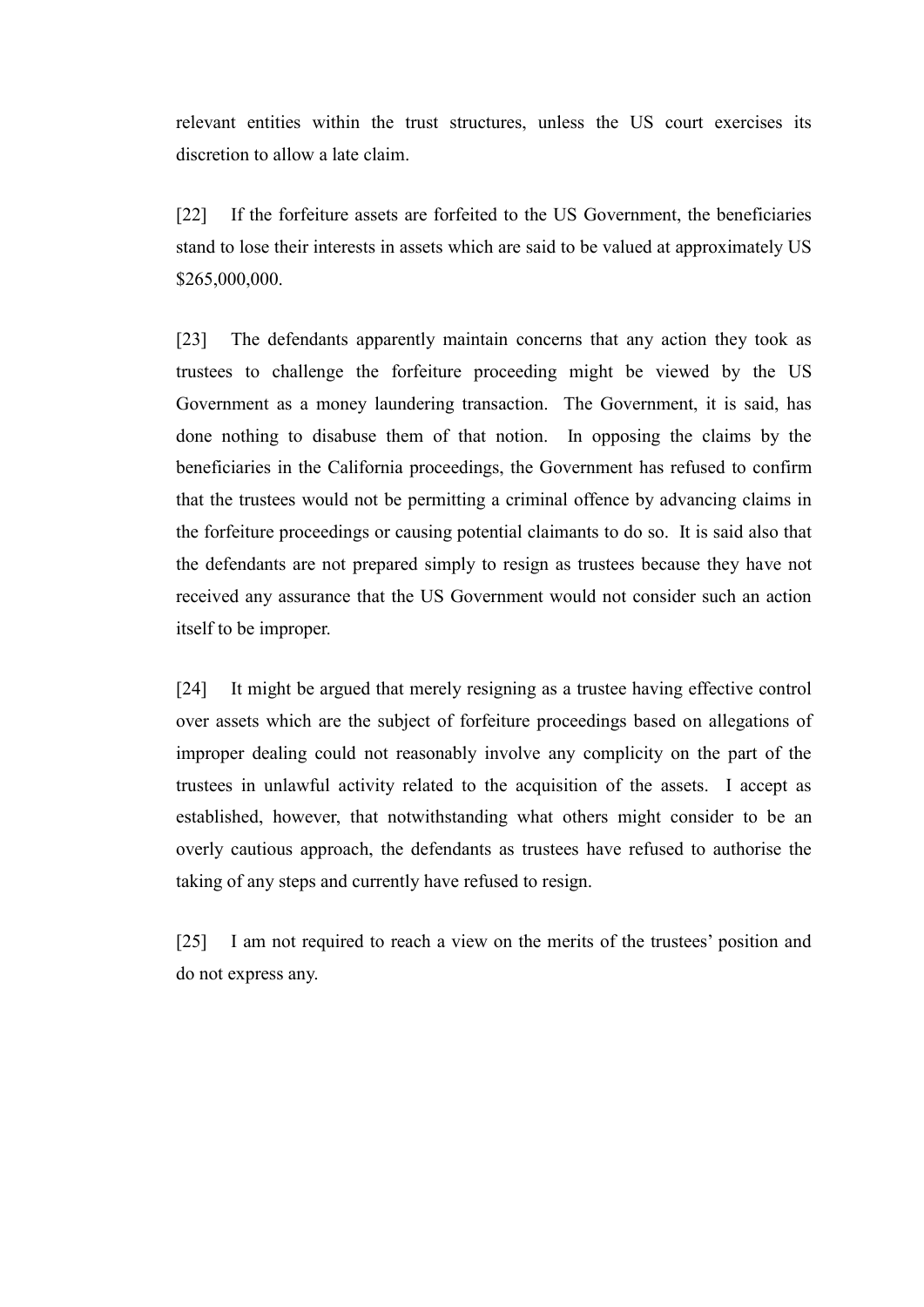#### **The nature of the proceeding in this Court**

#### *The plaintiffs' application and proposals*

[26] The plaintiffs' application before this Court involves not only a request that the current trustees be removed but also that certain new trustees be appointed in their place. The plaintiffs seek the substitution of a trustee company, FFP (Cayman) Limited (FFP Cayman) and a New Zealand private trust company, FFP Trustee (NZ) Limited (FFP NZ) as trustees in place of the various defendants. An order to that effect under s 51 of the Trustee Act 1956 could be made, it is submitted, because the current trustees are unwilling or unable to take steps to protect the assets. A replacement trustee willing to do so could cause the potential claimants (that is, the direct owners of the assets) to file claims in the forfeiture proceedings the effect of which would be to enable the proper determination on the merits by the CDCA of the arguments about whether the assets should be forfeited to the US Government.

[27] The evidence indicates that once a replacement trustee is appointed, a "waterfall effect" could result in the appointment of appropriate professional directors for each of the intermediary entities, giving the new trustees effective control of the proposed claimants who could then be directed to file claims in the forfeiture proceedings.

[28] The evidence is that proposed replacement trustee for the first defendant is licensed by the Cayman Island Monetary Authority under the Banks and Trust Companies Law (2013 Revision). Its principals are said to be insolvency practitioners and forensically qualified specialists who currently act as officers of the Grand Court of the Cayman Islands appointed to a number of high-value insolvent estates' contentious disputes, generally with significant cross-border elements. FFP Cayman, or members of its staff, frequently act as replacement directors, officers, trustees, general partners and liquidators to offshore and onshore entities which have encountered serious legal and/or regulatory difficulties. It is proposed that FFP NZ will be the replacement trustee for the second, third and sixth defendants.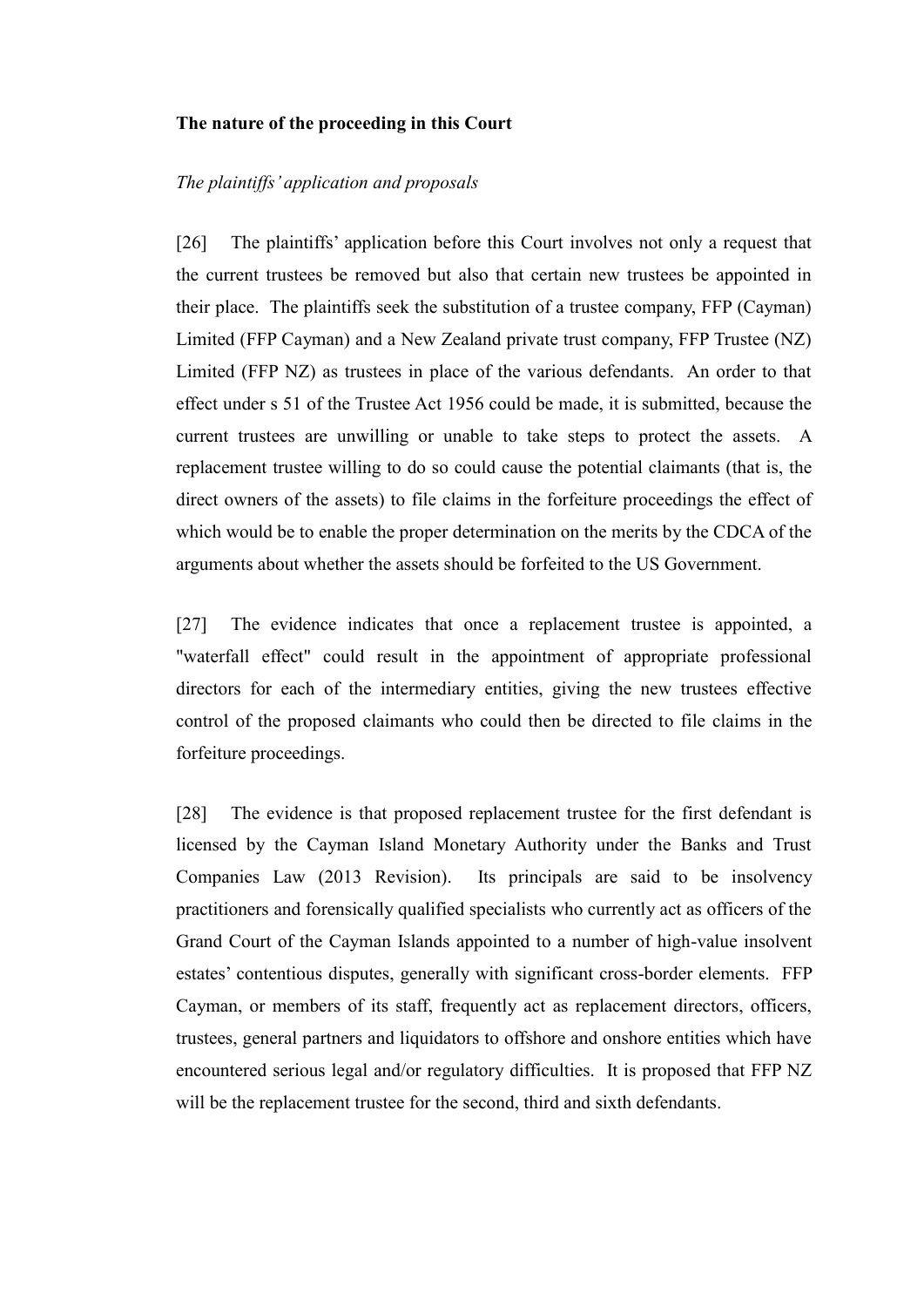[29] FFP Cayman and FFP NZ have confirmed their willingness to be substituted as trustees in place of the defendants and to appoint replacement directors and other officers or agents where necessary in the underlying structures that are registered or incorporated outside the United States, including for each of the potential claimants. They have provided this Court with undertakings that they would not take any steps to impair or undermine the *in rem* jurisdiction of the CDCA except as to the proper advancement of a claim in the forfeiture proceedings to an interest in the relevant assets.

[30] Although the assets of the other trusts are not subject to forfeiture proceedings it is submitted that in light of the replacement of the defendants it is expedient to replace the defendants as trustee of all of the trusts to which the plaintiffs are the ultimate beneficiaries.

### *The defendants' positions*

[31] Although the defendants have filed a statement of defence in this proceeding, they do not oppose the orders sought by the plaintiffs and have indicated they will abide the Court's decision. They filed no evidence and do not intend to do so. There is no contest, therefore, to the evidence provided by Mr Zaheer and others on behalf of the plaintiffs and I accept it. The defendants do not consent to the orders sought but they have no objection in principle to their replacement as trustees and, so long as the plaintiffs satisfy their obligations to the current trustees, the defendants do not actively oppose the applications.

[32] The defendants, however, seek orders protecting their interest in the recovery of costs related to the administration of the trusts, these proceedings, and the implementation of any orders the Court might make. They seek orders for the retention of a lien over trust assets to protect their costs and expenses claimed. It is acknowledged on both sides that the common law and relevant statutory provisions provide the trustees with indemnities for all costs and expenses reasonably incurred in connection with the performance of their duties and the exercise of powers and discretions as trustees. It is agreed also that the general right of indemnity entitles a former trustee to an equitable lien over trust property. The trustees have been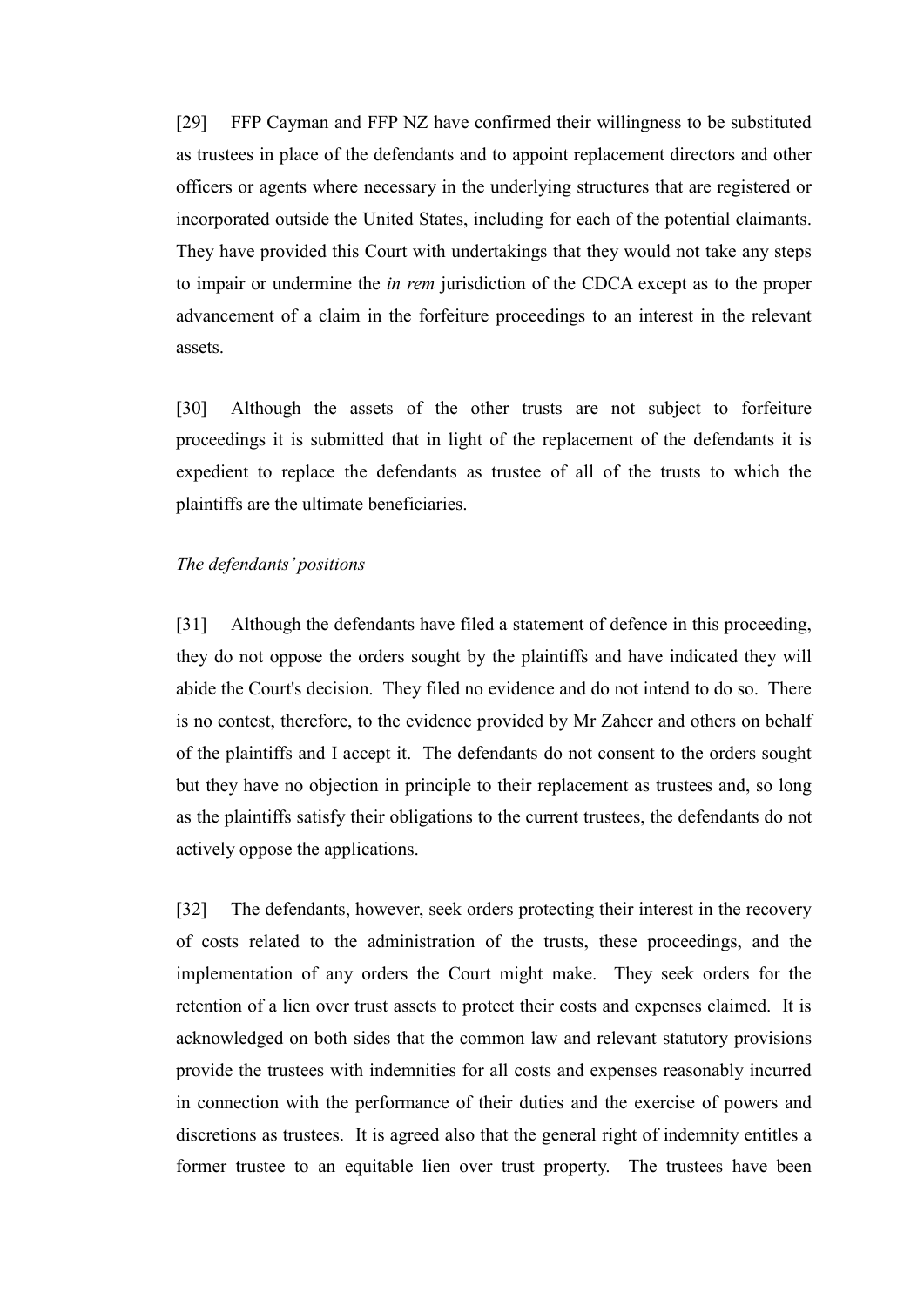concerned, however, that the trust assets in this case may not be available to satisfy the trusts' obligations to the trustees in that regard. They have sought orders requiring the plaintiffs to provide indemnities or security for costs out of assets other than those which are the subject of the forfeiture proceedings in the United States or which are potentially under threat of similar proceedings in the United States or elsewhere.

# **Jurisdiction of the High Court of New Zealand**

[33] I am satisfied that New Zealand is the appropriate forum for the hearing and determination of the present proceeding on the grounds advanced by Mr Ingram QC in his submissions on behalf of the plaintiffs:

- (a) All of the relevant trust deeds state that their settlement is governed by the laws of New Zealand;
- (b) No objection has been made to the jurisdiction of the Court to hear and determine these proceedings pursuant to r 5.49 of the High Court Rules or otherwise; and
- (c) There is a real and substantial connection with New Zealand in so far as the proceedings seek the substitution of trustees of New Zealand foreign trusts. $<sup>1</sup>$ </sup>

[34] In seeking the orders for the replacement of the current trustees, the plaintiffs rely on s 51 of the Trustee Act which provides the Court the power to appoint new trustees. So far as is relevant, it reads:

## **51 Power of court to appoint new trustees**

(1) The court may, whenever it is expedient to appoint a new trustee or new trustees, and it is found inexpedient, difficult, or impracticable so to do without the assistance of the court, make an order appointing a new trustee or new trustees, either in substitution for or

 $\overline{a}$ 1 See *Export Trade Corporation v Irie Blue New Zealand Limited* [2012] NZCA 675 at [39] applying *Spilianda Maritime Corp v Cansulex Limited* [1987] 1AC 460 (HL) at 476-484 per Lord Goff.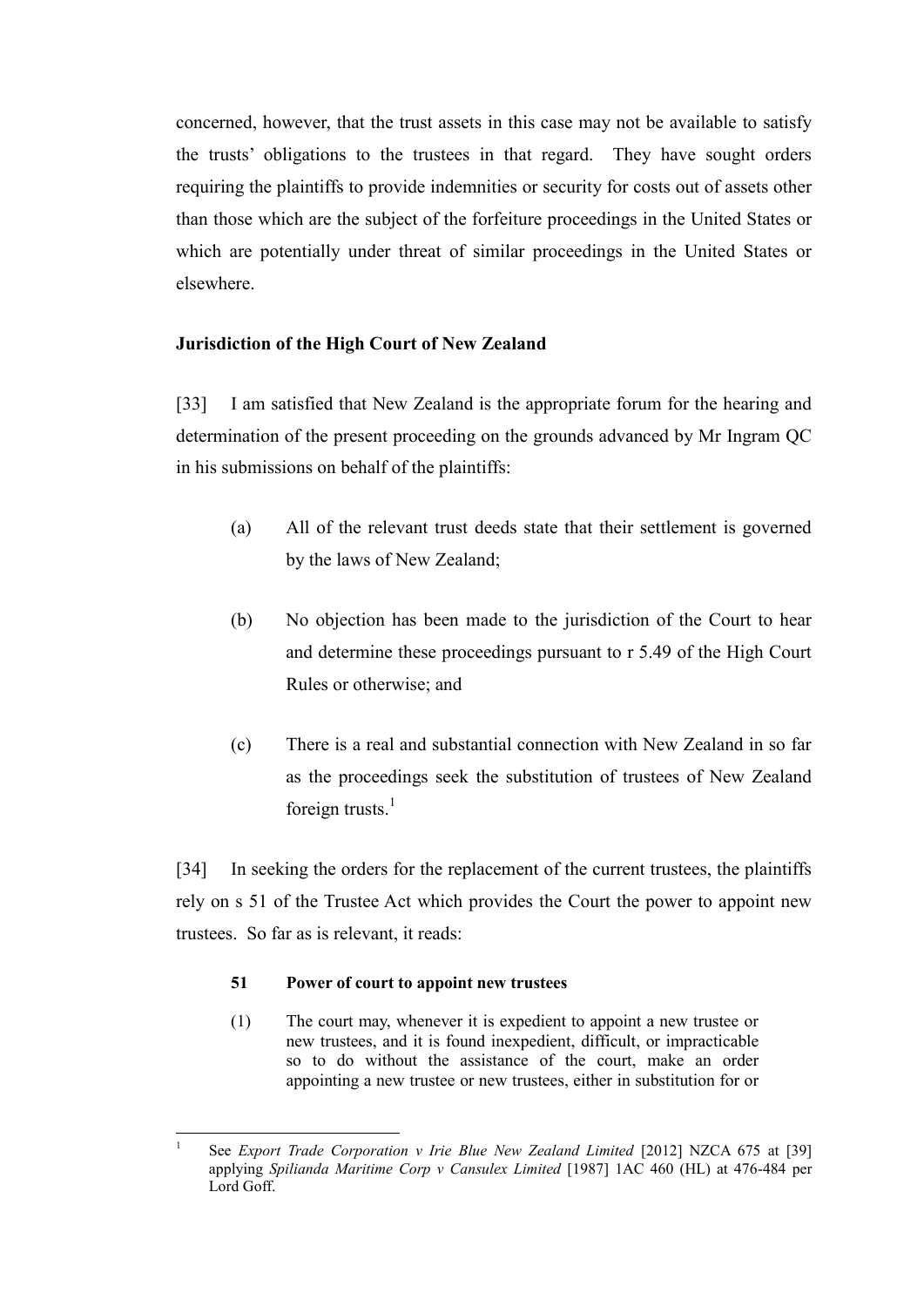in addition to any existing trustee or trustees, or although there is no existing trustee.

- (3) An order under this section, and any consequential vesting order or conveyance, shall not operate further or otherwise as a discharge to any former or continuing trustee than an appointment of new trustees under any power for that purpose contained in any instrument would have operated.
- …

…

(5) Every trustee appointed by the court shall, as well before as after the trust property becomes by law, or by assurance, or otherwise, vested in him, have the same powers, authorities, and discretions, and may in all respects act as if he had been originally appointed a trustee by the instrument, if any, creating the trust.

[35] The plaintiffs have standing to bring an application for such an order by reason of their having a beneficial interest in the properties which are subject to the trusts at issue in this proceeding. $^{2}$ 

[36] All of the parties likely to be affected by the proceeding have been served.

[37] Mr Ingram QC also relies, to the extent that it is necessary to do so, on the inherent jurisdiction of the Court derived from the Court's general supervisory powers in equity relating to the supervision of trusts for the welfare of beneficiaries.<sup>3</sup>

# **The requirements of s 51 of the Trustee Act**

[38] Looking at the first limb of s 51(1), relevant factors for consideration by the Court in exercising its discretion that it is expedient to replace trustees are the welfare of the beneficiaries<sup>4</sup> and the security of trust property and satisfactory execution of the trusts.<sup>5</sup> I accept Mr Ingram's submission that expediency is a lower threshold than necessity and imports considerations of suitability, practicality and

 $\overline{2}$ Trustee Act 1956, s 67(1).

<sup>3</sup> *Hunter v Hunter* [1938] NZLR 520 (CA), *Kain v Hutton* CA 246-01, 25 July 2002 at [18], *Green v Green* [2015] NZHC 1218 at [599] - [600].

<sup>4</sup> *Hunter v Hunter*, above n 3, at 529- 530 per Myers CJ and at 552 per Callan J.

<sup>5</sup> *Miller v Cameron* (1936) 54 CLR572 (HCA) at 580-581 per Dixon J.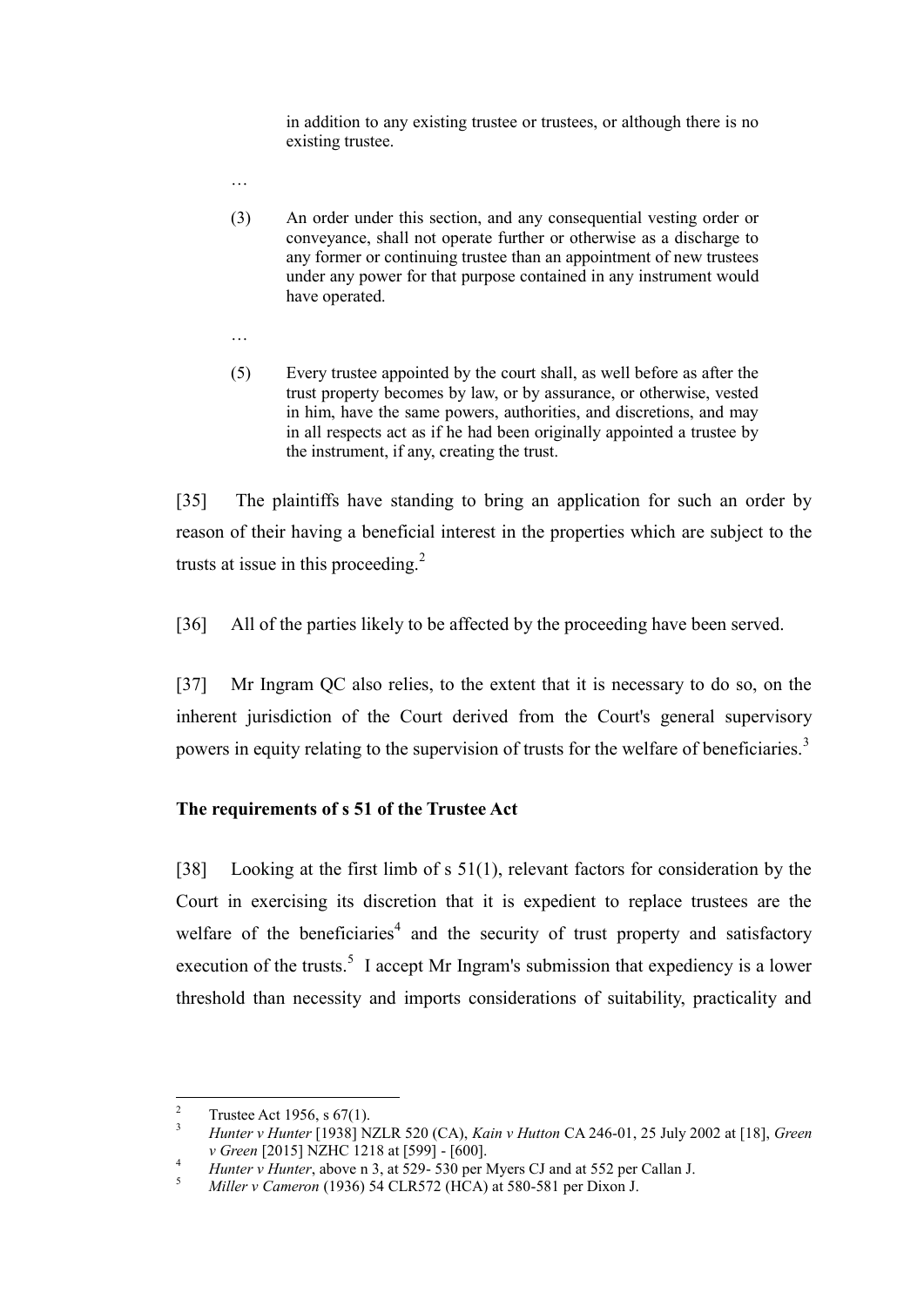efficiency. I also accept that misconduct, breach of trust, dishonesty or unfitness is not required to be established.<sup>6</sup>

[39] As to the second limb of s 51(1), whether it is inexpedient, difficult or impracticable to make an order substituting trustees without the assistance of the Court is dependent upon the particular facts and circumstances of the particular case.<sup>7</sup> As I have said, it is arguable that the current trustees are taking an unduly cautious approach to the potential consequences for them of resigning as trustees and permitting the appointment of replacement trustees without the intervention of the Court. I am satisfied, however, that in this case it is neither necessary nor appropriate for the Court to question the trustees' decisions in that regard. Given the absence of any assurances from the US Government that the current trustees would not be implicated in allegations of improper dealings by directing a defence of the forfeiture proceedings, I am satisfied that the trustees' views are genuinely held.

[40] As I said at the outset, this case is not about the merits of the allegations made by the US Government in the California proceedings and it is not necessary for this Court to form any view about the merits of any defences which may be made by the interested parties in those proceedings or their likely prospects of success.

[41] It is sufficient that I am satisfied that assets located in the United States, valued in excess of US \$250,000,000, are likely to be forfeited to the US Government by default order of the CDCA unless parties properly authorised to do so, who have a sufficient interest in the assets, take the procedural steps available to them at law to oppose the making of the orders.

[42] It follows that I am satisfied that the replacement of the current trustees with trustees who are willing to ensure that proper legal steps are taken in the California proceedings is not only expedient but necessary to safeguard the trust assets in the meantime; to protect the interests of the beneficiaries and to ensure that the trusts are properly implemented so far as the law permits.

 $\overline{a}$ 

<sup>6</sup> *Harsant v Menzies* [2012] NZHC 3390 at [55], *R v Leitch* [1998] 1 NZLR 420 (CA) at 428-429 (as to the meaning of 'expedient').

<sup>7</sup> *Harsant v Menzies*, above n 6, at [57].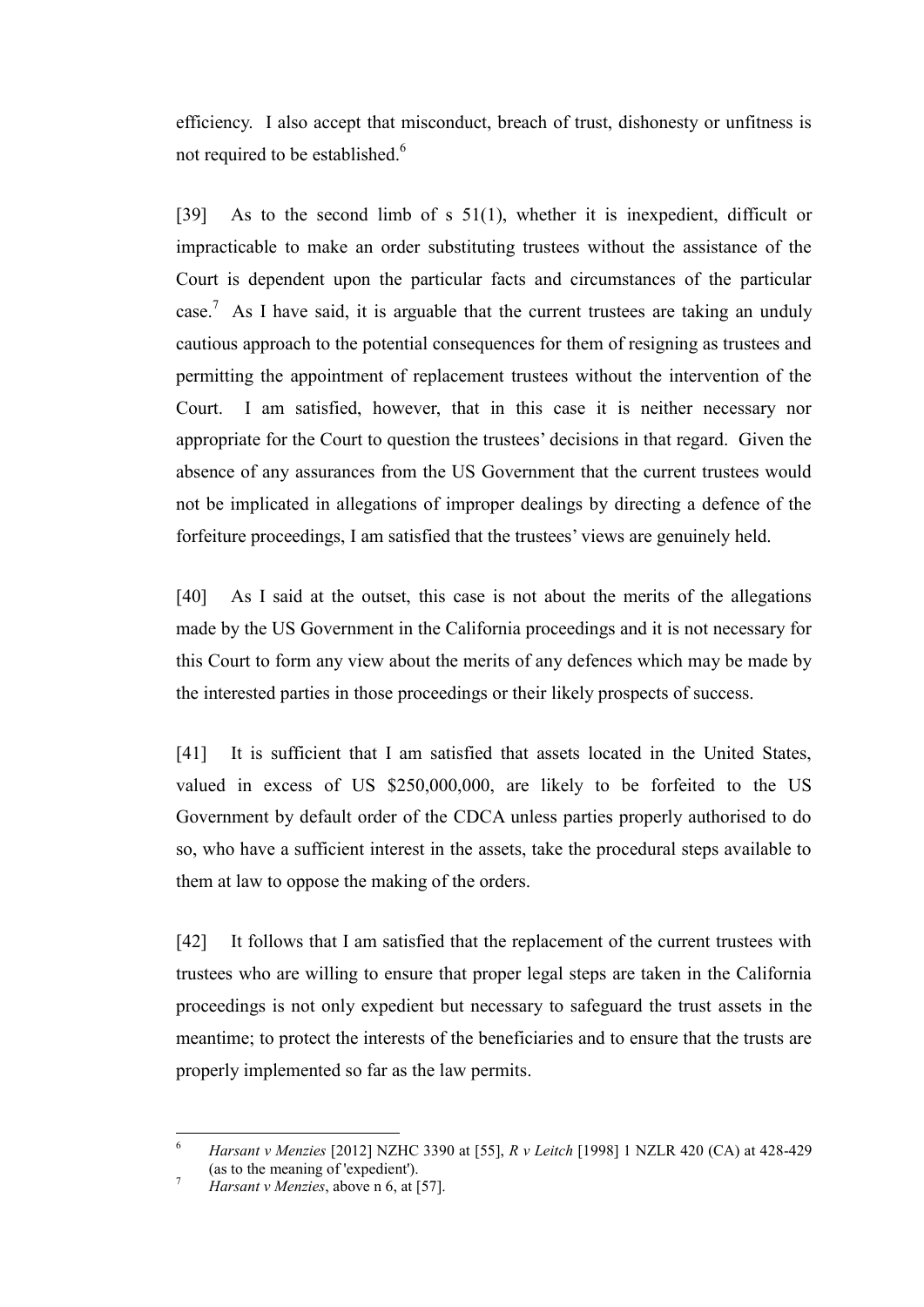[43] Moreover, I am also satisfied that, given the attitude of the current trustees, there is no expedient or practicable way in which the proposed new trustees could be appointed without the assistance of the Court. The grounds under s 51(1) of the Act, therefore, are made out.

## **Undertakings**

[44] The undertakings offered by the proposed new trustees are appropriate and necessary, in my view. The acceptance by the Court of such undertakings, solemnly given, has the same effect as an order of the Court. That ameliorates any risk that, intentionally or unintentionally, the US forfeiture proceedings might be frustrated by the appointment of replacement trustees. I accept that, as Mr Ingram QC put it crisply in his submissions, it is not the intention of the new trustees to frustrate the United States proceedings but simply "to enable a fair fight on the merits of (the) case and prevent the loss of assets worth hundreds of millions of US dollars by default."

[45] I am satisfied that the substantive orders sought in the amended statement of claim are appropriate.

## *Ancillary orders sought by the defendants*

[46] The parties have agreed on the terms of any ancillary arrangements and no such orders or orders as to costs are necessary. Not all involved parties have signed the agreement at the time of delivery of this judgment, however.

## **Orders**

[47] For the reasons given, I make orders in terms of the relief sought by the plaintiffs in paragraphs (a), (b) and (c) of the prayer for relief in the first amended statement of claim dated 20 January 2017.

[48] I reserve leave to any party, including any new trustee, to apply to the Court for further directions as to the implementation of the substantive order.